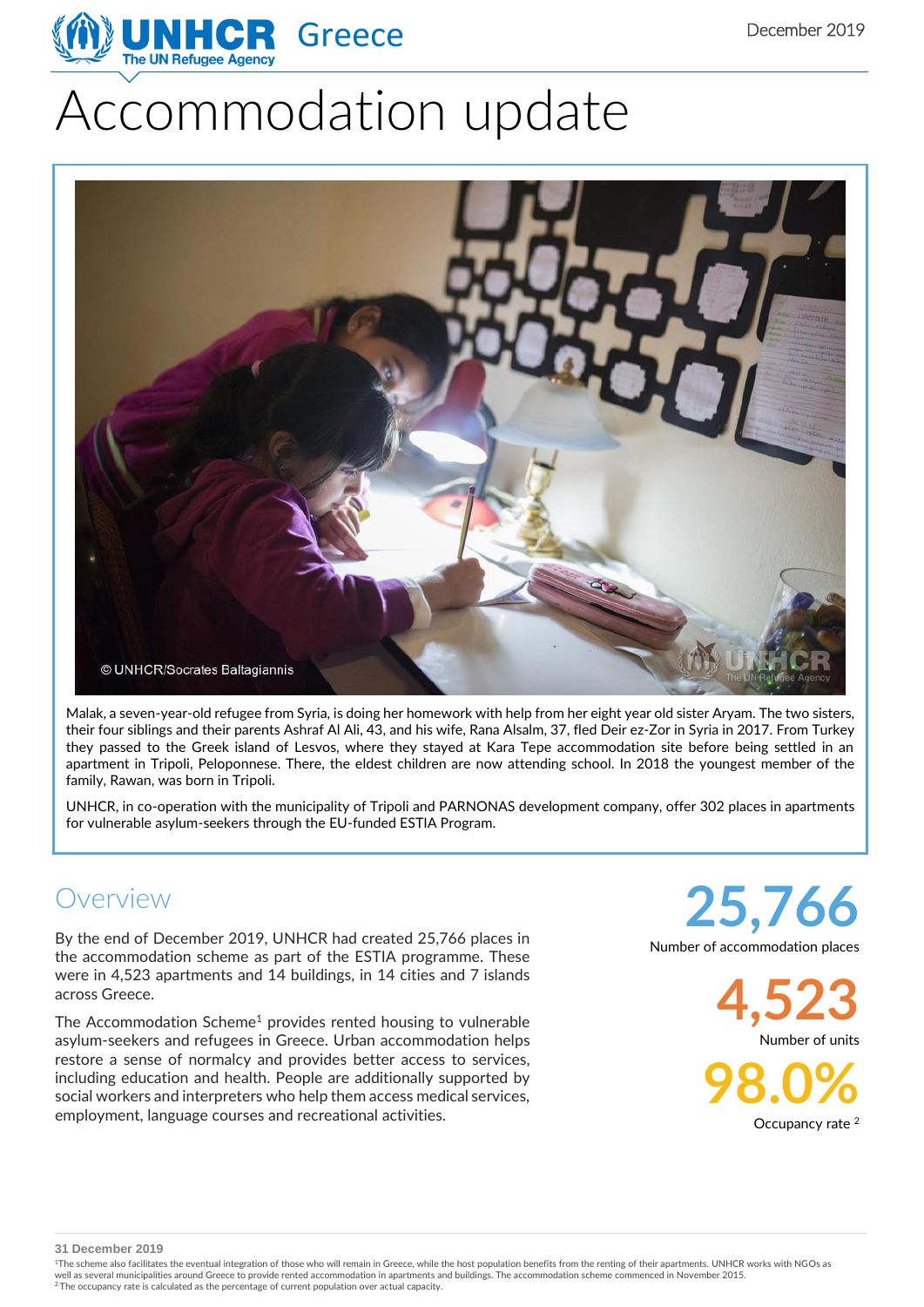#### Demographics

In total, since November 2015, 63,940 individuals have benefitted from the accommodation scheme. 21,620 people were accommodated as of the end of December 2019, 6,822 of whom are recognized refugees. 51% of the residents are children. The clear majority of those accommodated are families, with the average family size of four people. More than one in four residents have at least one of the vulnerabilities that make them eligible for the accommodation scheme. The three most common vulnerabilities are:

**11%** Serious medical condition

**3%** Single parent



10% 9% 5% 6% 5% 8% 3% 1% 1% 10% 11% 6% 7% 4% 9% 4% 40-49 1% 50-59 1% 60+ 0-4 5-11 18-24 30-39 Male Female

## Nationalities

The clear majority, 87% of individuals in the accommodation scheme are Syrians, Iraqis, Afghans, Iranians or Congolese (DRC). However, the individuals accommodated as of the end of December 2019 speak over 30 different languages as a mother tongue.

## Accommodation Type

Over four in five accommodation places are in apartments, and the rest in buildings.



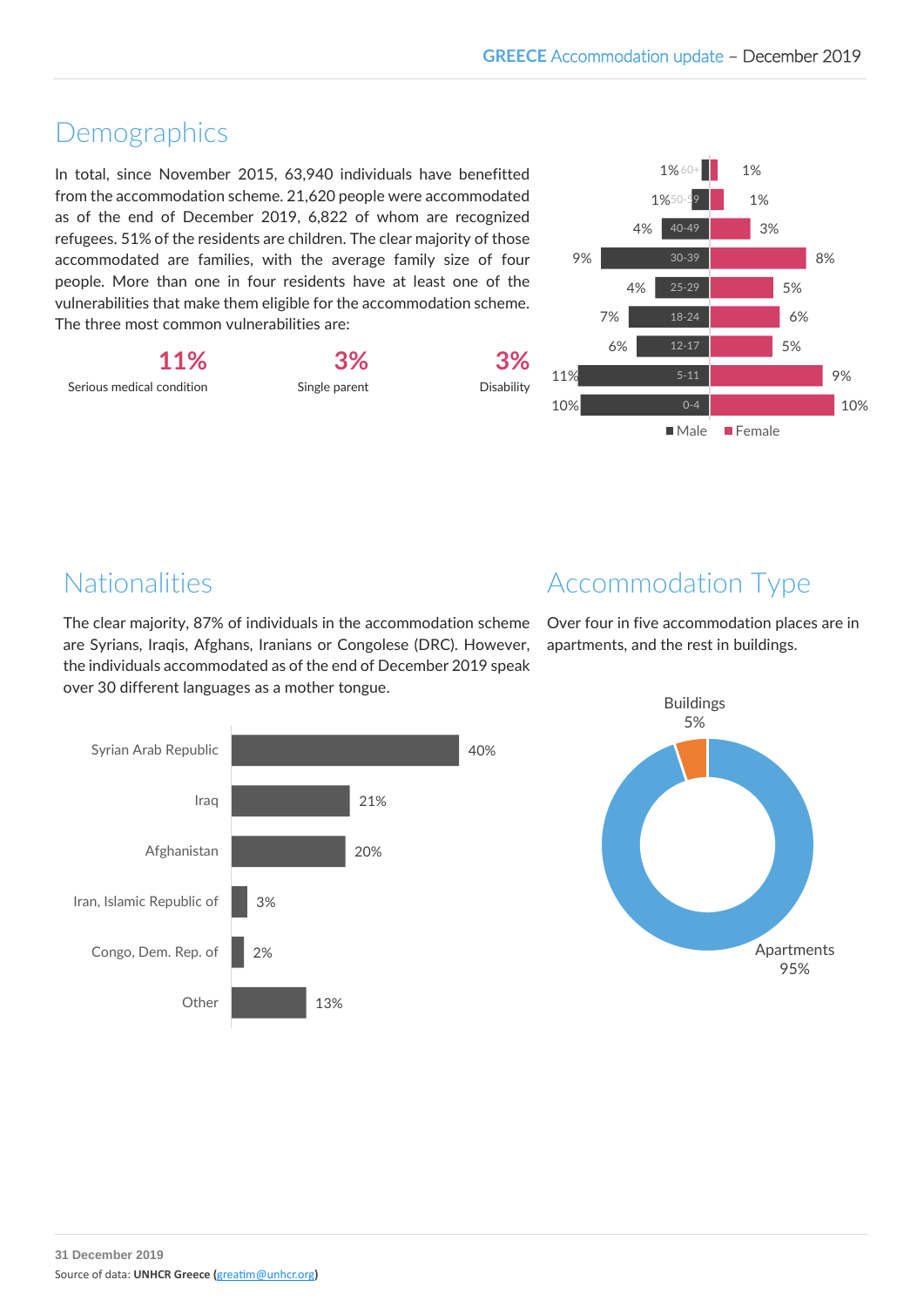## Partners

At the end of December 2019, UNHCR is implementing the accommodation scheme through 23 partnerships with 12 national and international NGOs and 11 municipalities. In total, partners managed by UNHCR provided 100% of the accommodation places in Greece.

Partners GCR (Greek Council for Refugees) and METAdrasi provide social, legal and interpretation support. EPAPSY (Association for Regional Development and Mental Health) provides mental health services to refugees and asylum seekers with severe mental health conditions and disabilities.

UNHCR's accommodation partners are NGOs Praksis, Nostos, Catholic Relief Services (CRS), Iliaktida, Solidarity Now, Arsis, Intersos, Omnes, Perichoresis, and the municipalities of Athens (ADDMA), Thessaloniki (MUNTHESS), Trikala (E-TRIKALA), Livadia (KEDHL), Larissa (DIKEL), Nea Philadelphia - Nea Chalkidona (KEDFX), Karditsa (ANKA), Tripoli (PARNONAS), Piraeus (KODEP), Tilos (TILOS) and a consortium of municipalities in Crete (HDA).



TILOS, 1%

*"I came in Greece with my wife and our four children on February 2018 and we have settled in a rented apartment in Karditsa. I travelled from Iraq, via Turkey. We all feel safe and calm in Greece. I have learnt very well the Greek language and I am planning to stay permanently in Greece and have my own business here."*

Ilhsan Rabeen, 40 years old, from Iraq lives with his family in an apartment in Karditsa, Thessaly, under the ESTIA accommodation program implemented by the Karditsa Development Company - ANKA.